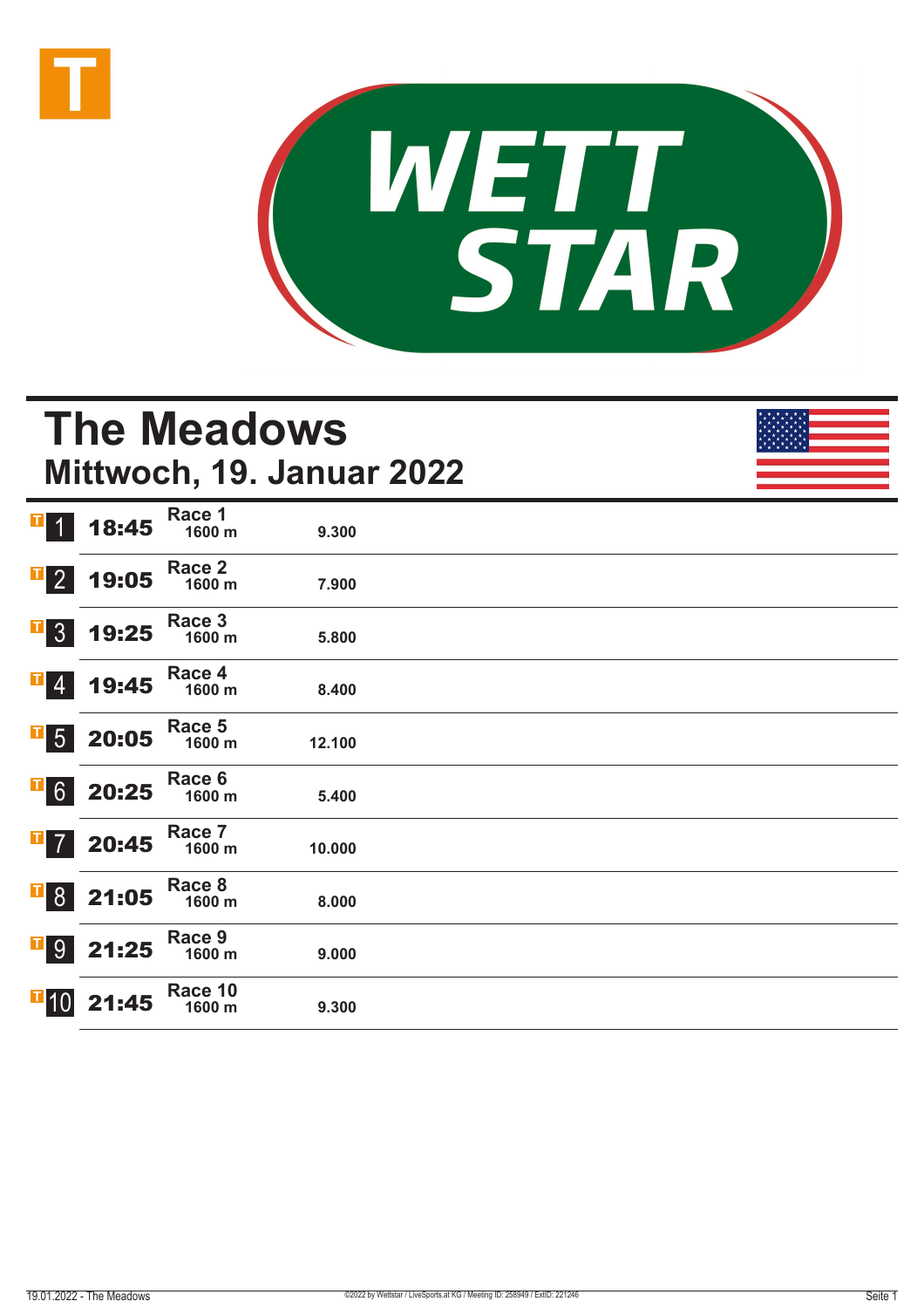| 19.01.2022<br>The Meadows                     | Rennen # | Seite 2 |
|-----------------------------------------------|----------|---------|
| PFFRD<br><b>ARTET IHR</b><br><b>WANN</b><br>- |          |         |

| Acefortyfour Swan     |    | Cellular               |    | Game Of Shadows    |    | Livinginthedream     | 4  | Rebecca                   | 10 |
|-----------------------|----|------------------------|----|--------------------|----|----------------------|----|---------------------------|----|
| Aint Watching         |    | Circle The Page        |    | Garysalwaysright   |    | Lone Star Tap        |    | Red Dawn                  |    |
| Alexis May Hanover    |    | <b>Country Prophet</b> |    | Gators Ben Winning |    | Luvcrunchess         | 10 | <b>Red Dirt Star</b>      |    |
| All Day Sunshine      |    | Cuonthebackstretch     |    | Grevisthenewred    |    | Mach Me Onemore      |    | Rockin Zendava            |    |
| Always Be Cool        |    | Dancin' Anna           |    | Heavy Handed Hanna |    | Mae's Diamond        |    | Saltwater Blue            |    |
| Always Be True        |    | Dangerousprecedent     | b  | Highmoon Sunshine  |    | Major Impact         |    | Sanna Cruza A             |    |
| April Snow            |    | Disco Harriet          |    | Hurrikane Willie G |    | Mallov               |    | Sarah Gator               |    |
| Aunt Bee              | 10 | Dome With Kisses       |    | I Saw You Blink    | 10 | Manwithamission      |    | Sassy Sophia              |    |
| <b>Bad Shot</b>       |    | Dorothy's Legacy       |    | In Love Again      |    | Marced In Faith      |    | Savemedasportspage        |    |
| <b>Beautiful Life</b> |    | Dream Dancing          |    | Irish Davdream     |    | Massive Opulence     |    | Sin City Lori             |    |
| Betalady              |    | Er Sophia              | 10 | Just Zip It        |    | Morning Shadow       |    | Stay Close                |    |
| <b>Bettor Lady</b>    |    | <b>Explosive Leggs</b> |    | Kombucha           | 10 | My Own Way           |    | Stormy Beachgirl          |    |
| <b>Betty Clocker</b>  |    | Fix-It-Up              |    | Kristy'sgingergal  | 10 | Nanny Finn           |    | <b>Tobins Secret</b>      |    |
| Biggiessecondshot     |    | Flirtnroundtwn         |    | Lady's Image       |    | Our G G              |    | Tonianne                  |    |
| Casev T               |    | Fly Past Hanover       |    | Lanev              | 10 | Petro Hall           | 10 | <b>Tsm Princess Teddi</b> |    |
| Cay's Blessing        |    | <b>Furious Fast</b>    |    | Lars Perrv         | ŏ  | <b>Pilot Hanover</b> |    | Ursis Des Caillons        |    |

## **WANN STARTET IHR JOCKEY / FAHRER...**

| Aaron Merriman<br><b>Brian Zendt</b><br>Dave Palone<br><b>Hunter Myers</b><br>Jim Pantaleano<br>Wilbur Yoder | 1.2.3.4.5.6.7.8.9.10<br>3.5.7.8.9.10<br>1.2.4.5.6.7.8.9<br>1.2.3.4.5.6.7.8<br>1.2.3.4.5.6.7.8.9.10<br>2.7.8.9.10 | Andrew Naser<br><b>Bryce Brocklehurst</b><br>David Wade<br>James Dodson<br>Ridge Warren | 6.9<br>10<br>2.3.4.5.6.8.9.10 | Brady Brown<br>Dan Rawlings<br>Doug Snyder<br>Jeremy Indof<br><b>Tom Syrcek</b> | 1.3.4.5.6.7.8.9.10<br>1,2,3,6,7,9<br>2.5.6.7.9.10<br>10 |  |
|--------------------------------------------------------------------------------------------------------------|------------------------------------------------------------------------------------------------------------------|-----------------------------------------------------------------------------------------|-------------------------------|---------------------------------------------------------------------------------|---------------------------------------------------------|--|
|--------------------------------------------------------------------------------------------------------------|------------------------------------------------------------------------------------------------------------------|-----------------------------------------------------------------------------------------|-------------------------------|---------------------------------------------------------------------------------|---------------------------------------------------------|--|

#### **WANN STARTET IHR TRAINER...**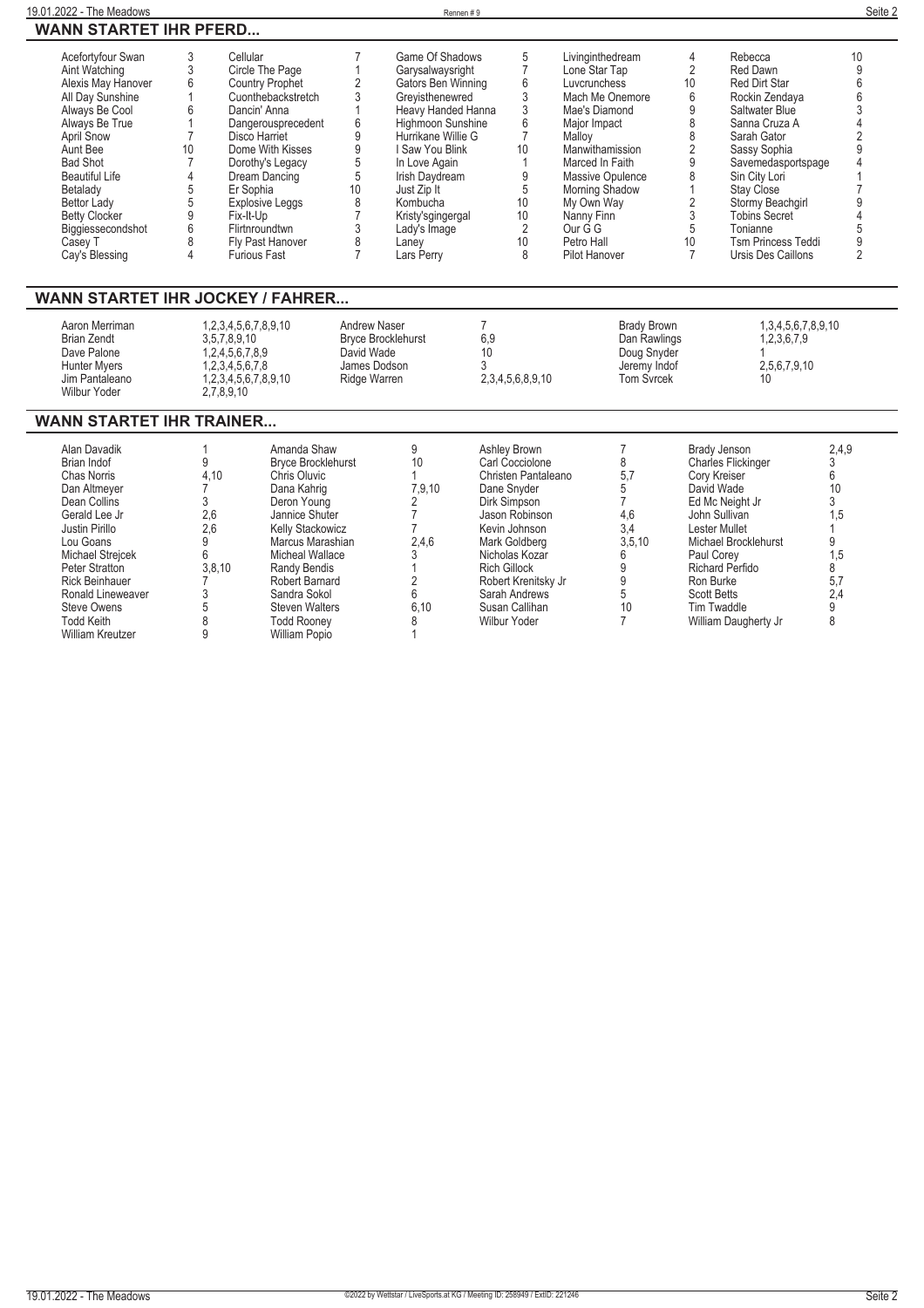**Race 1 Rennpreis: 9.300 CD ALL AGES F& M NW \$5500 LAST 5 STARTS AE: F& M WITH|A TM RATING OF 75 OR LESS AS OF 01/14/2022 MORNING|LINE: 3-4-5-2 A.MERRIMAN - #4 OR 5** 

**1600 m 9.300** 

**1 18:45**

| 1600                    |                                                                           |  |
|-------------------------|---------------------------------------------------------------------------|--|
| 1                       | <b>Dancin' Anna</b>                                                       |  |
|                         | 6j. grau S (Fred And Ginger - Best Card)<br><b>Trainer: Lester Mullet</b> |  |
| 68.0                    | Besitzer: Chris U Hostetler, Sandy Lake                                   |  |
|                         |                                                                           |  |
| ML: 13,0                | <b>Jim Pantaleano</b>                                                     |  |
|                         |                                                                           |  |
| $\overline{\mathbf{2}}$ | <b>Circle The Page</b><br>8j. rotbraun S (Real Artist - Queen Marie)      |  |
|                         | Trainer: John Sullivan                                                    |  |
| 59.0                    | Besitzer: Michael S Marocco, Livonia, Mi                                  |  |
|                         |                                                                           |  |
| ML: 6,0                 | <b>Hunter Myers</b>                                                       |  |
|                         |                                                                           |  |
| 3                       | All Day Sunshine<br>5j. grau S (Sunshine Beach - Mustang Kensley          |  |
|                         | Trainer: Paul Corey                                                       |  |
| 63.5                    | Besitzer: Kenneth Ashba, Burton, Oh                                       |  |
|                         | <b>Brady Brown</b>                                                        |  |
| ML: 3,0                 |                                                                           |  |
|                         | In Love Again                                                             |  |
| 4                       | 6j. grau S (Dragon Again - Lovin A Fool)<br>Trainer: William Popio        |  |
| 88.5                    | Besitzer: W P Popio, Mercer, Pa; B E We                                   |  |
|                         |                                                                           |  |
| ML: 45,0                | <b>Aaron Merriman</b>                                                     |  |
|                         | <b>Sin City Lori</b>                                                      |  |
| 5                       | 6j. rotbraun S (Western Ideal - Kat N Mouse)                              |  |
|                         | Trainer: Alan Davadik                                                     |  |
| 70.3                    | Besitzer: M J & L M Callipare, Las Vega                                   |  |
|                         | Doug Snyder                                                               |  |
| ML: 55,0                |                                                                           |  |
|                         | <b>Morning Shadow</b><br>6j. rotbraun S (Shadow Play - Fan For Life)      |  |
| 6                       | Trainer: Chris Oluvic                                                     |  |
| 74.8                    | Besitzer: Chris M Oluvic, Cranberry Tw                                    |  |
|                         |                                                                           |  |
| ML: 8,0                 | <b>Dan Rawlings</b>                                                       |  |
|                         | <b>Always Be True</b>                                                     |  |
|                         | 4j. rotbraun S (Always B Miki - Marietta Hall)                            |  |
|                         | Trainer: Randy Bendis                                                     |  |
| 76.2                    | Besitzer: Bay Pond Racing Stable, Malv                                    |  |
|                         | <b>Dave Palone</b>                                                        |  |
| ML: 9,0                 |                                                                           |  |
| Ergebnis:               | Quoten:                                                                   |  |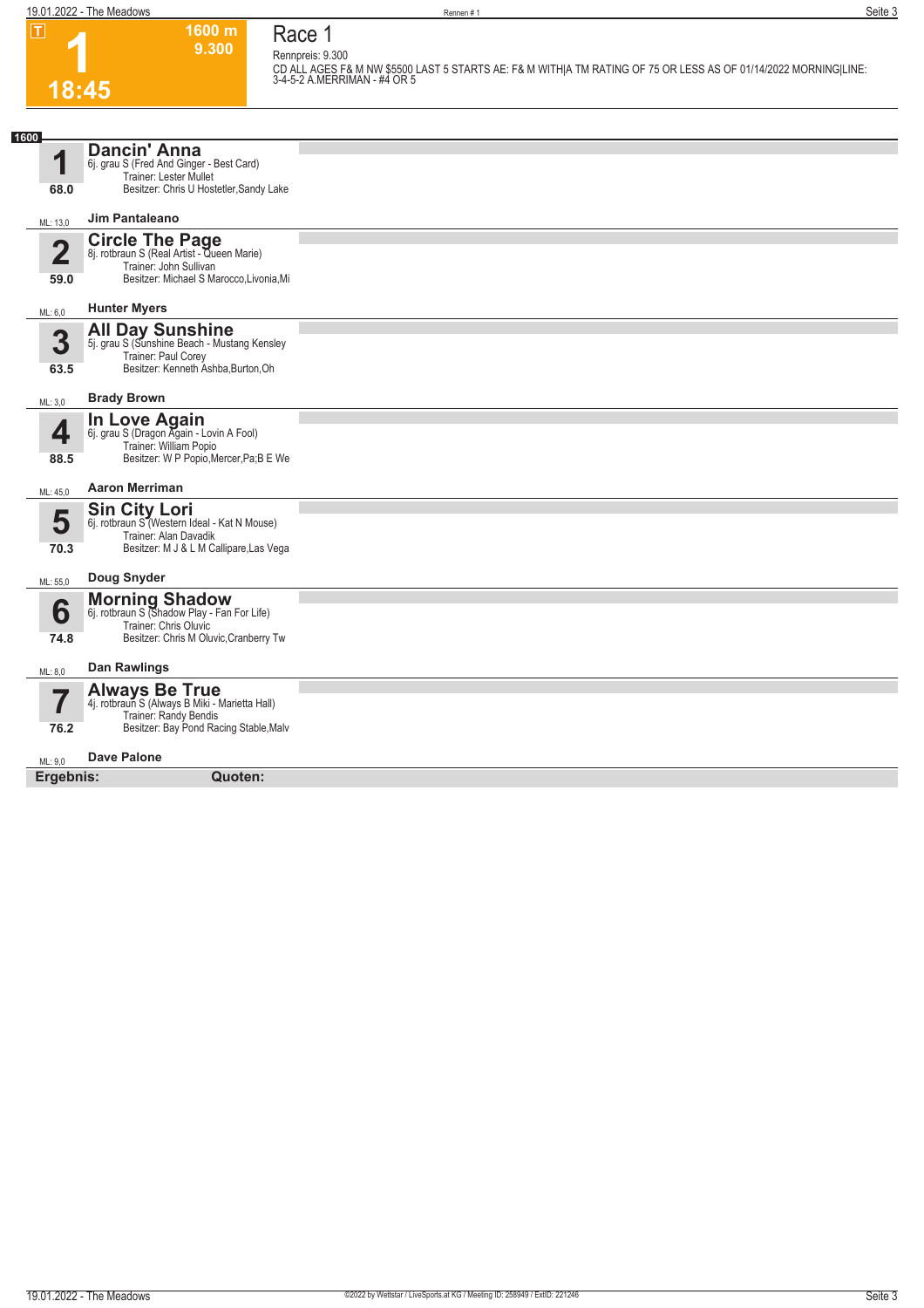|                                 | 19.01.2022 - The Meadows                                                                                                                       |                                                             |             | Rennen#2             |                                                                                                          | Seite 4                                                                                                                   |
|---------------------------------|------------------------------------------------------------------------------------------------------------------------------------------------|-------------------------------------------------------------|-------------|----------------------|----------------------------------------------------------------------------------------------------------|---------------------------------------------------------------------------------------------------------------------------|
| $\overline{\mathbf{1}}$         | 1600 m<br>7.900<br>19:05                                                                                                                       | Race 2<br>Rennpreis: 7.900                                  |             |                      | CLAIM HANDICAP \$8000 - \$10,000 W/A MORNING LINE: [5-8-7-6 NO`S 6 & 8 - UNCOUPLED BY PERMISSION OF PHRC |                                                                                                                           |
|                                 |                                                                                                                                                |                                                             |             |                      |                                                                                                          |                                                                                                                           |
| 1600<br>1<br>63.5               | <b>Country Prophet</b><br>10j. rotbraun W (Pinetucky - Cashfall)<br>Trainer: Robert Barnard<br>Besitzer: Tinamarie Gelly, Canonsburg,          |                                                             |             |                      |                                                                                                          |                                                                                                                           |
| ML: 10,0                        | <b>Wilbur Yoder</b>                                                                                                                            |                                                             |             |                      |                                                                                                          |                                                                                                                           |
| $\overline{\mathbf{2}}$<br>74.8 | <b>Manwithamission</b><br>9j. grau W (Manofmanymissions - Cantab's Ch<br>Trainer: Gerald Lee Jr<br>Besitzer: Gerald R Lee Jr, Coal Center,     |                                                             |             |                      |                                                                                                          |                                                                                                                           |
| ML: 21,0                        | <b>Dan Rawlings</b>                                                                                                                            |                                                             |             |                      |                                                                                                          |                                                                                                                           |
| 3<br>86.2                       | My Own Way<br>11j. rotbraun S (Sj's Caviar - Mana Mexicana)<br>Trainer: Deron Young<br>Besitzer: Deron E Young, Butler, Pa                     | 02.12 The Meadows<br>15.11 The Meadows<br>06.11 The Meadows | 4<br>3<br>5 | 1600<br>1600<br>1600 | 14,3 Yoder Wilbur<br>4.7 Yoder Wilbur<br>73,6 Yoder Wilbur                                               | Battleflight, Lovemademedoit, Goodgollymol<br>Ilazuetoo, Kaleidoscopek, Myownway<br>Babykay, Fashionglide, Lovemademedoit |
| ML: 21,0                        | Jeremy Indof                                                                                                                                   | 23.10 The Meadows<br>15.10 The Meadows                      | 6<br>8      | 1600<br>1600         | 43,5 Rawlings Dan<br>98,6 Kreiser Cory                                                                   | Sassnpout, Boospartygirl, Callmepinkaliciou<br>Plumcrazy, Lukeicewalker, Boospartygirl                                    |
| 4<br>79.4                       | <b>Lone Star Tap</b><br>5j. grau W (Claudius Augustus - Fighting Filly)<br>Trainer: Brady Jenson<br>Besitzer: Brady Jo Jenson, Washington,     |                                                             |             |                      |                                                                                                          |                                                                                                                           |
| ML: 21,0                        | <b>Ridge Warren</b>                                                                                                                            |                                                             |             |                      |                                                                                                          |                                                                                                                           |
| 5<br>76.2                       | <b>Vector</b><br>9j. grau W (Rc Royalty - Lavec Dream)<br>Trainer: Scott Betts<br>Besitzer: Timothy G Betts, Canonsburg,                       |                                                             |             |                      |                                                                                                          |                                                                                                                           |
| ML: 22,0                        | <b>Dave Palone</b>                                                                                                                             |                                                             |             |                      |                                                                                                          |                                                                                                                           |
| 6<br>68.0                       | <b>Lady's Image</b><br>6j. rotbraun S (Dontyoutorgetit - The Lady's Un<br>Trainer: Justin Pirillo<br>Besitzer: Kirk M Doskocil, Brecksville, O |                                                             |             |                      |                                                                                                          |                                                                                                                           |
| ML: 55,0                        | Jim Pantaleano                                                                                                                                 |                                                             |             |                      |                                                                                                          |                                                                                                                           |
| ▬<br>I<br>88.5                  | <b>Sarah Gator</b><br>10j. rotbraun S (Toro Bravo - Picture Of A Gat<br>Trainer: Marcus Marashian<br>Besitzer: Marcus J Marashian, Washing     |                                                             |             |                      |                                                                                                          |                                                                                                                           |
| ML: 55,0                        | <b>Aaron Merriman</b>                                                                                                                          |                                                             |             |                      |                                                                                                          |                                                                                                                           |
| 8<br>59.0                       | <b>Ursis Des Caillons</b><br>14j. rotbraun W (Kool Du Caux - Jolie Nuit)<br>Trainer: Justin Pirillo<br>Besitzer: Fox Racing Inc, New York, Ny; |                                                             |             |                      |                                                                                                          |                                                                                                                           |
| ML: 5,0                         | <b>Hunter Myers</b>                                                                                                                            |                                                             |             |                      |                                                                                                          |                                                                                                                           |
| Ergebnis:                       | <b>Quoten:</b>                                                                                                                                 |                                                             |             |                      |                                                                                                          |                                                                                                                           |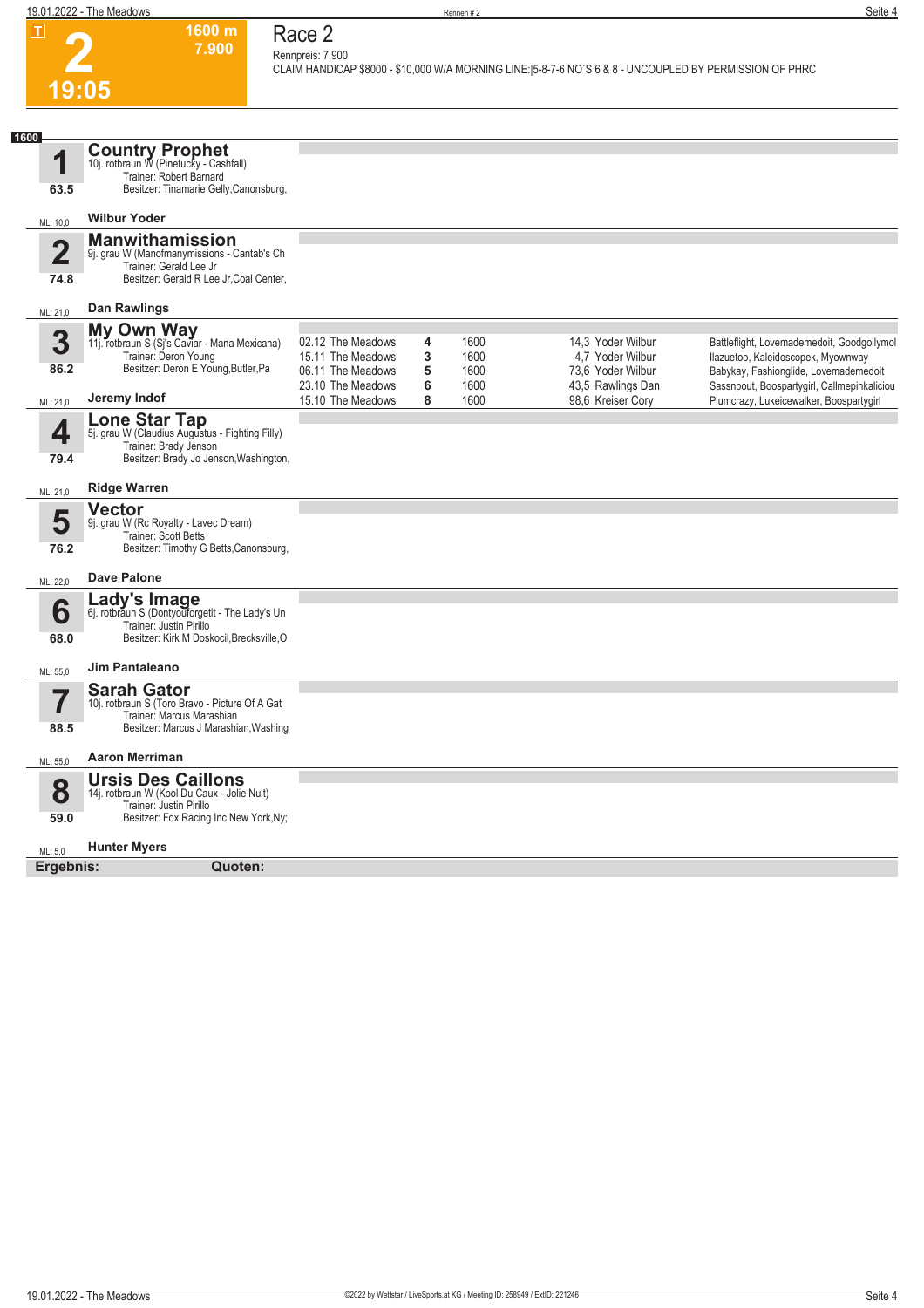**3**

**19:25**

**1600 m 5.800**  **Race 3**

**Rennpreis: 5.800 CD CLAIM 3-6YO F& M NW 4 EXT PM RACES LIFE. CLAIM|PRICE \$12,500 W/A MORNING LINE: 6-5-1-2 R.WARREN - #2 OR 5|B.BROWN - #4 OR 7** 

| 1600                     |                                                                                                      |  |
|--------------------------|------------------------------------------------------------------------------------------------------|--|
| 4                        | <b>Flirtnroundtwn</b><br>4j. rotbraun S (Domethatagain - Flirtatious Far<br>Trainer: Ed Mc Neight Jr |  |
| 88.5                     | Besitzer: Daniel H Hale, Utica, Oh                                                                   |  |
| ML: 6,0                  | <b>Aaron Merriman</b>                                                                                |  |
| $\overline{\mathbf{2}}$  | <b>Greyisthenewred</b>                                                                               |  |
|                          | 4j. grau <sup>5</sup> S (Racing Hill - Redwalls)<br>Trainer: Dean Collins                            |  |
| 69.9                     | Besitzer: Collin J Ryan, Freedom, Pa                                                                 |  |
| ML: 7,0                  | <b>Brian Zendt</b>                                                                                   |  |
| 3                        | <b>Nanny Finn</b><br>5j. rotbraun S (Big Bad John - The Shoe Fits)                                   |  |
|                          | Trainer: Ronald Lineweaver                                                                           |  |
| 72.6                     | Besitzer: Ronald L Lineweaver, Kittanni                                                              |  |
| ML: 21,0                 | <b>James Dodson</b>                                                                                  |  |
| 4                        | <b>Heavy Handed Hanna</b>                                                                            |  |
|                          | 6j. rotbraun S (Millionaire Cam - Bluebird Corv<br>Trainer: Micheal Wallace                          |  |
| 68.0                     | Besitzer: Micheal R Wallace, Washingto                                                               |  |
| ML: 7,0                  | <b>Jim Pantaleano</b>                                                                                |  |
| 5                        | <b>Acefortyfour Swan</b><br>4j. rotbraun S (Shadow Play - Artacam Hanov                              |  |
|                          | Trainer: Kevin Johnson                                                                               |  |
| 79.4                     | Besitzer: Rockridge Racing Inc, Washin                                                               |  |
| ML: 4,0                  | <b>Ridge Warren</b>                                                                                  |  |
|                          | <b>Aint Watching</b><br>4j. rotbraun S (He's Watching - Aint A Fool Ok)                              |  |
| 6                        | Trainer: Peter Stratton                                                                              |  |
| 59.0                     | Besitzer: Peter T Stratton, Washington,                                                              |  |
| ML: 35,0                 | <b>Hunter Myers</b>                                                                                  |  |
| $\overline{\phantom{a}}$ | <b>Cuonthebackstretch</b>                                                                            |  |
|                          | 5j. rotbraun S (Badlands Nitro - See You Hano<br>Trainer: Mark Goldberg                              |  |
| 63.5                     | Besitzer: Rags To Riches Of Pa Llc, Wa                                                               |  |
| ML: 11,0                 | <b>Brady Brown</b>                                                                                   |  |
|                          | <b>Saltwater Blue</b>                                                                                |  |
| 8                        | 6j. rotbraun S (Heston Blue Chip - Blue Paradi<br>Trainer: Charles Flickinger                        |  |
| 74.8                     | Besitzer: Lester J Wright, Cochranton, P                                                             |  |
| ML: 21,0                 | Dan Rawlings                                                                                         |  |
| Ergebnis:                | Quoten:                                                                                              |  |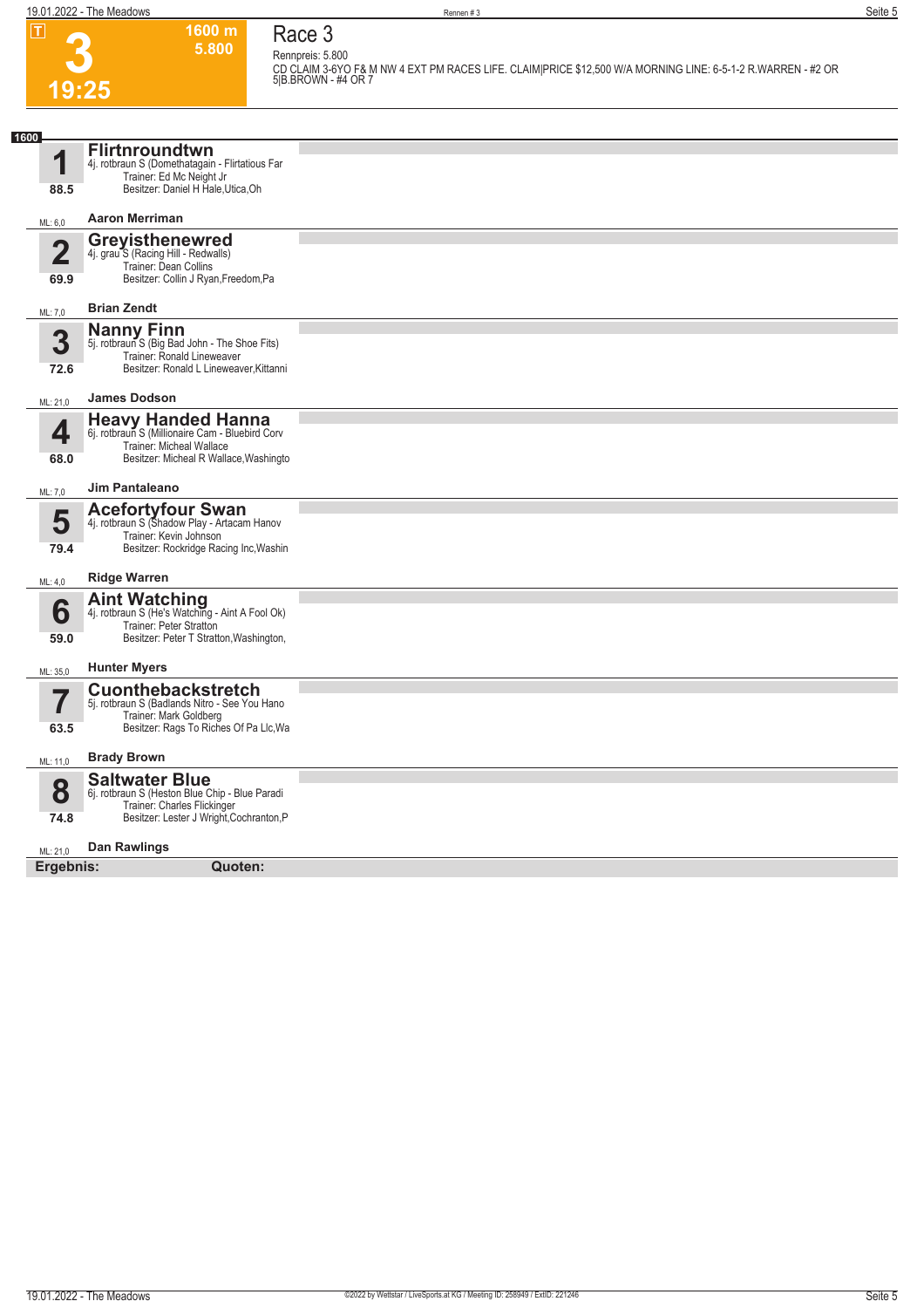**1600 m**

**Race 4**

| ட                               | ווו טטט<br>8.400                                                                                                                             | Race 4<br>Rennpreis: 8.400                                        |
|---------------------------------|----------------------------------------------------------------------------------------------------------------------------------------------|-------------------------------------------------------------------|
|                                 |                                                                                                                                              | CLAIM HANDICAP F& M \$10,000 - \$12,500 W/A MORNING LINE: 6-5-4-1 |
| 19:45                           |                                                                                                                                              |                                                                   |
|                                 |                                                                                                                                              |                                                                   |
| 1600<br>1                       | <b>Savemedasportspage</b><br>7j. rotbraun S (Sportswriter - Baby You Save<br>Trainer: Marcus Marashian                                       |                                                                   |
| 59.0                            | Besitzer: T Porfilio, Brgtstwn, Pa; D Price                                                                                                  |                                                                   |
| ML: 9,0                         | <b>Hunter Myers</b>                                                                                                                          |                                                                   |
| $\overline{\mathbf{2}}$<br>68.0 | <b>Beautiful Life</b><br>5j. rotbraun S (Big Bad John - Save My Life)<br>Trainer: Jason Robinson<br>Besitzer: J M F Racing Llc, Freehold, Nj |                                                                   |
| ML: 13,0                        | <b>Jim Pantaleano</b>                                                                                                                        |                                                                   |
| 3<br>63.5                       | <b>Tobins Secret</b><br>8j. rotbraun S (Proven Lover - Hot Fusion)<br>Trainer: Chas Norris<br>Besitzer: Ameer Najor, West Bloomfield         |                                                                   |
| ML: 11,0                        | <b>Brady Brown</b>                                                                                                                           |                                                                   |
| 4<br>79.4                       | Livinginthedream<br>8j. rotbraun S (If I Can Dream - Fox Valley Luc<br>Trainer: Kevin Johnson<br>Besitzer: Briskey Stables Llc, Sunbury,     |                                                                   |
| ML: 45,0                        | <b>Ridge Warren</b>                                                                                                                          |                                                                   |
| 5<br>88.5                       | Sanna Cruza A<br>9j. rotbraun S (Art Major - Weona Beach Girl)<br>Trainer: Brady Jenson<br>Besitzer: Brady Jo Jenson, Washington,            |                                                                   |
| ML: 35,0                        | <b>Aaron Merriman</b>                                                                                                                        |                                                                   |
| 6<br>76.2                       | Cay's Blessing<br>8j. rotbraun S (Western Ideal - Life's Blessings<br>Trainer: Scott Betts<br>Besitzer: Timothy G Betts, Canonsburg,         |                                                                   |
| ML: 24.0                        | <b>Dave Palone</b>                                                                                                                           |                                                                   |
| Ergebnis:                       | Quoten:                                                                                                                                      |                                                                   |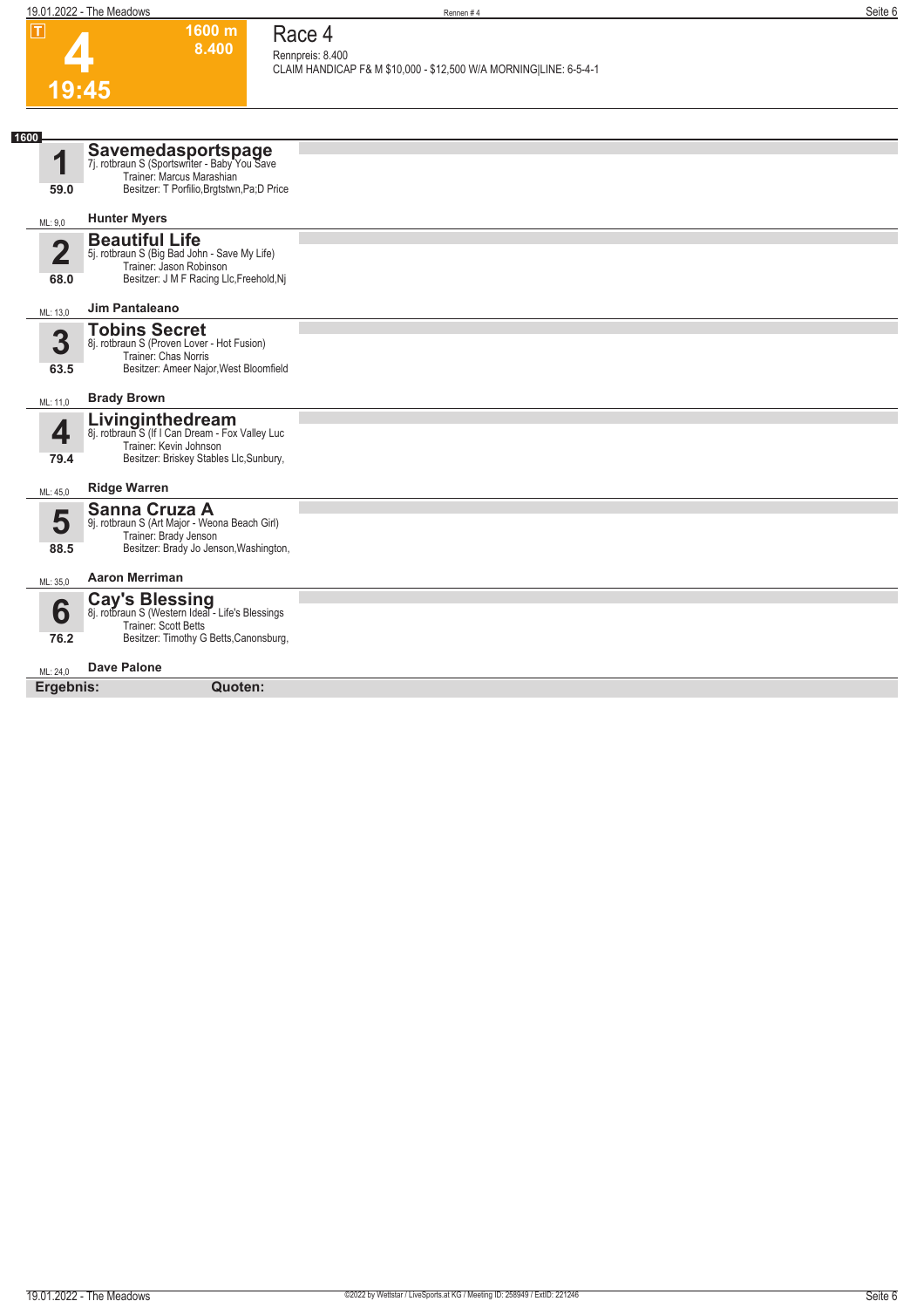**5 20:05** **1600 m 12.100 Race 5**

**Rennpreis: 12.100** CD ALL AGES F& M NW \$7500 LAST 5 STARTS AE: F& M NW 7|EXT PM RACES LIFE. AE: F& M WITH A TM RATING OF 82 ORILESS<br>AS OF 01/14/2022. AE: F& M WITH HIGHER TM RATING DRAW OUTSIDE OPTIONAL CLAIM F& M \$20,000 W/A MORNING|LINE:<br>4

| 1600                   |                                                                                                                                                |  |
|------------------------|------------------------------------------------------------------------------------------------------------------------------------------------|--|
| 1                      | Just Zip It<br>7j. rotbraun S <sup>"</sup> (Cheyenne Rei - Roca Suave)<br>Trainer: Sarah Andrews                                               |  |
| 88.5                   | Besitzer: John E Mcgill, Albion, In                                                                                                            |  |
| ML: 9,0                | <b>Aaron Merriman</b>                                                                                                                          |  |
| $\overline{2}$<br>69.9 | <b>Dorothy's Legacy</b><br>6j. rotbraun S (Art Major - Put On A Display)<br>Trainer: John Sullivan<br>Besitzer: Gregory A Usner, Pittsburgh, P |  |
| ML: 21,0               | <b>Brian Zendt</b>                                                                                                                             |  |
| 3<br>79.4              | Our G G<br>7j. braungra S (World Of Rocknroll - Our Gray<br>Trainer: Steve Owens<br>Besitzer: Steven D Owens, Houston, Pa                      |  |
| ML: 21,0               | <b>Ridge Warren</b>                                                                                                                            |  |
| 4<br>59.0              | <b>Game Of Shadows</b><br>4j. rotbraun S (Shadow Play - Cheyenne Ava)<br>Trainer: Paul Corey<br>Besitzer: Kenneth Ashba, Burton, Oh            |  |
| ML: 28,0               | <b>Hunter Myers</b>                                                                                                                            |  |
| 5<br>86.2              | <b>Bettor Lady</b><br>8j. rotbraun S (Bettor's Delight - Badlands Iron<br>Trainer: Mark Goldberg<br>Besitzer: Rags To Riches Of Pa Llc, Wa     |  |
| ML: 9,0                | Jeremy Indof                                                                                                                                   |  |
| 6<br>76.2              | <b>Dream Dancing</b><br>5j. rotbraun S (A Rocknroll Dance - Clearly Fo<br>Trainer: Ron Burke<br>Besitzer: Burke Racing Stable Llc, Fred        |  |
| ML: 45,0               | <b>Dave Palone</b>                                                                                                                             |  |
| 7<br>63.5              | <b>Tonianne</b><br>4j. rotbraun S (Somebeachsomewhere - Table<br>Trainer: Dane Snyder<br>Besitzer: Linwood M Higgins, Scarborou                |  |
| ML: 7,0                | <b>Brady Brown</b>                                                                                                                             |  |
|                        | <b>Betalady</b>                                                                                                                                |  |
| 8                      | 5j. rotbraun S (Bettor's Delight - Lady Jake)<br>Trainer: Christen Pantaleano                                                                  |  |
| 68.0                   | Besitzer: Morrison Racing Stables, India                                                                                                       |  |
| ML: 6,0                | Jim Pantaleano                                                                                                                                 |  |
| Ergebnis:              | Quoten:                                                                                                                                        |  |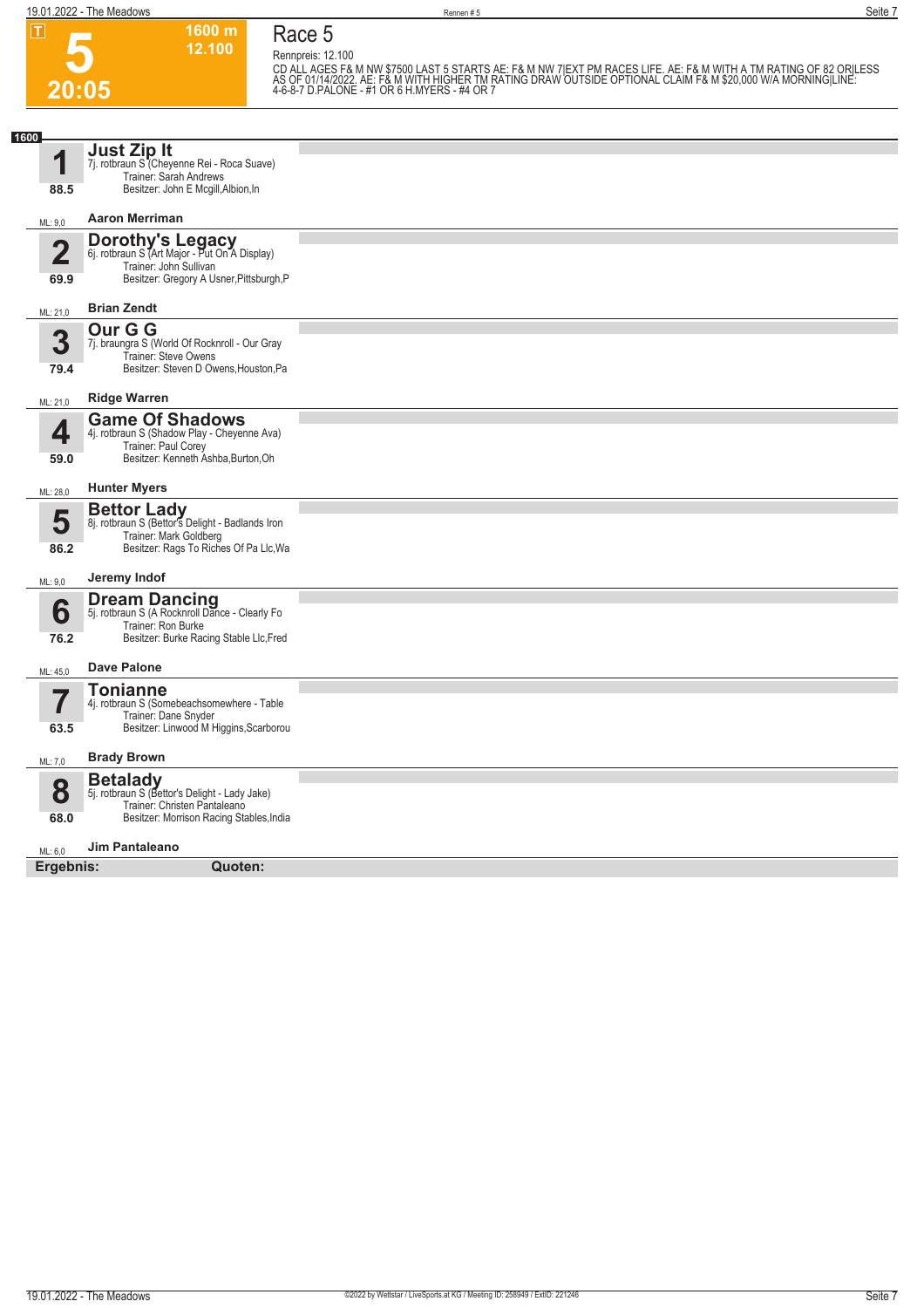

#### **1600 m 5.400 Race 6**

**Rennpreis: 5.400 CLAIM F& M \$8000 W/A MORNING LINE: 4-3-2-9 H.MYERS -|#1 OR 5 J.PANTALEANO - #2 OR 4; A.MERRIMAN - #3 OR 9** 

| 1600                    |                                                                                                                                                 |                                      |             |                      |                                                                |                                                                                                                                    |
|-------------------------|-------------------------------------------------------------------------------------------------------------------------------------------------|--------------------------------------|-------------|----------------------|----------------------------------------------------------------|------------------------------------------------------------------------------------------------------------------------------------|
| 1<br>59.0               | <b>Red Dirt Star</b><br>5j. grau S (Malicious - Independent Gal)<br>Trainer: Marcus Marashian<br>Besitzer: Marcus J Marashian, Washing          |                                      |             |                      |                                                                |                                                                                                                                    |
| ML: 10,0                | <b>Hunter Myers</b>                                                                                                                             |                                      |             |                      |                                                                |                                                                                                                                    |
| $\overline{\mathbf{2}}$ | <b>Dangerousprecedent</b><br>9j. grau S (Western Terror - Respectable)<br>Trainer: Michael Strejcek                                             |                                      |             |                      |                                                                |                                                                                                                                    |
| 86.2                    | Besitzer: Kimberly D Kennedy, Unionto                                                                                                           |                                      |             |                      |                                                                |                                                                                                                                    |
| ML: 45,0                | Jeremy Indof                                                                                                                                    |                                      |             |                      |                                                                |                                                                                                                                    |
| 3<br>63.5               | <b>Alexis May Hanover</b><br>7j. rotbraun S (Well Said - Art's Lady Diana)<br>Trainer: Cory Kreiser<br>Besitzer: Jason E Shaw, Scenery Hill, P  |                                      |             |                      |                                                                |                                                                                                                                    |
| ML: 4,0                 | <b>Brady Brown</b>                                                                                                                              |                                      |             |                      |                                                                |                                                                                                                                    |
| 4<br>68.0               | <b>Always Be Cool</b><br>4j. rotbraun S (Always B Miki - Cool Treasure)<br>Trainer: Justin Pirillo<br>Besitzer: Vincent J Aiello, White Oak, Pa |                                      |             |                      |                                                                |                                                                                                                                    |
| ML: 35,0                | Jim Pantaleano                                                                                                                                  |                                      |             |                      |                                                                |                                                                                                                                    |
| 5                       | <b>Biggiessecondshot</b><br>6j. rotbraun S (No Spin Zone - Big Dollar)<br>Trainer: Nicholas Kozar                                               |                                      |             |                      |                                                                |                                                                                                                                    |
| 74.8                    | Besitzer: Ksa, Oakdale, Pa                                                                                                                      |                                      |             |                      |                                                                |                                                                                                                                    |
| ML: 11,0                | <b>Bryce Brocklehurst</b>                                                                                                                       |                                      |             |                      |                                                                |                                                                                                                                    |
| 6<br>76.2               | <b>Mach Me Onemore</b><br>5j. rotbraun S (Mach Three - Bon Ton Hanover<br>Trainer: Sandra Sokol<br>Besitzer: Jeffrey L Demiere, N Huntingd      |                                      |             |                      |                                                                |                                                                                                                                    |
| ML: 13,0                | <b>Dave Palone</b>                                                                                                                              |                                      |             |                      |                                                                |                                                                                                                                    |
| 79.4                    | Rockin Zendaya<br>8j. rotbraun S (World Of Rocknroll - Manny Ma<br>Trainer: Steven Walters<br>Besitzer: P T Stable, Brick, Nj                   |                                      |             |                      |                                                                |                                                                                                                                    |
| ML: 21,0                | <b>Ridge Warren</b>                                                                                                                             |                                      |             |                      |                                                                |                                                                                                                                    |
| 8<br>74.8               | <b>Gators Ben Winning</b><br>11j. grau S (Dontgetinmyway - Just Jenna)<br>Trainer: Gerald Lee Jr<br>Besitzer: Gerald R Lee Jr, Coal Center,     | 15.09 Dela<br>11.09 Scd<br>04.09 Scd | 2<br>5<br>3 | 1600<br>1600<br>1600 | 23,1 Ater Kyle<br>23,8 Barkerii Shawn D<br>82,0 Barkerii Shawn | Cascadeserene, Gatorsbenwinning, Stirling<br>Ladyjulie, Godonlyknows, Theyluvmycherrie<br>Gaptacular, Electricdancemove, Gatorsben |
| ML: 21,0                | <b>Dan Rawlings</b>                                                                                                                             | 14.08 Lewbg<br>24.07 Scd             | 3<br>9      | 1600<br>1600         | Thompsonjr Terry D<br>33,2 Hall Tony                           | Riverrunsdeep, Gottawalktheline, Gatorsben<br>Colorsavirgin, Sandtillylace, Sectionlineaqua                                        |
| 9<br>88.5               | <b>Highmoon Sunshine</b><br>6j. grau S (Sunshine Beach - Ozone)<br>Trainer: Jason Robinson<br>Besitzer: Lucky Label Stable Llc, Grove           |                                      |             |                      |                                                                |                                                                                                                                    |
| ML: 10,0                | <b>Aaron Merriman</b>                                                                                                                           |                                      |             |                      |                                                                |                                                                                                                                    |
| Ergebnis:               | Quoten:                                                                                                                                         |                                      |             |                      |                                                                |                                                                                                                                    |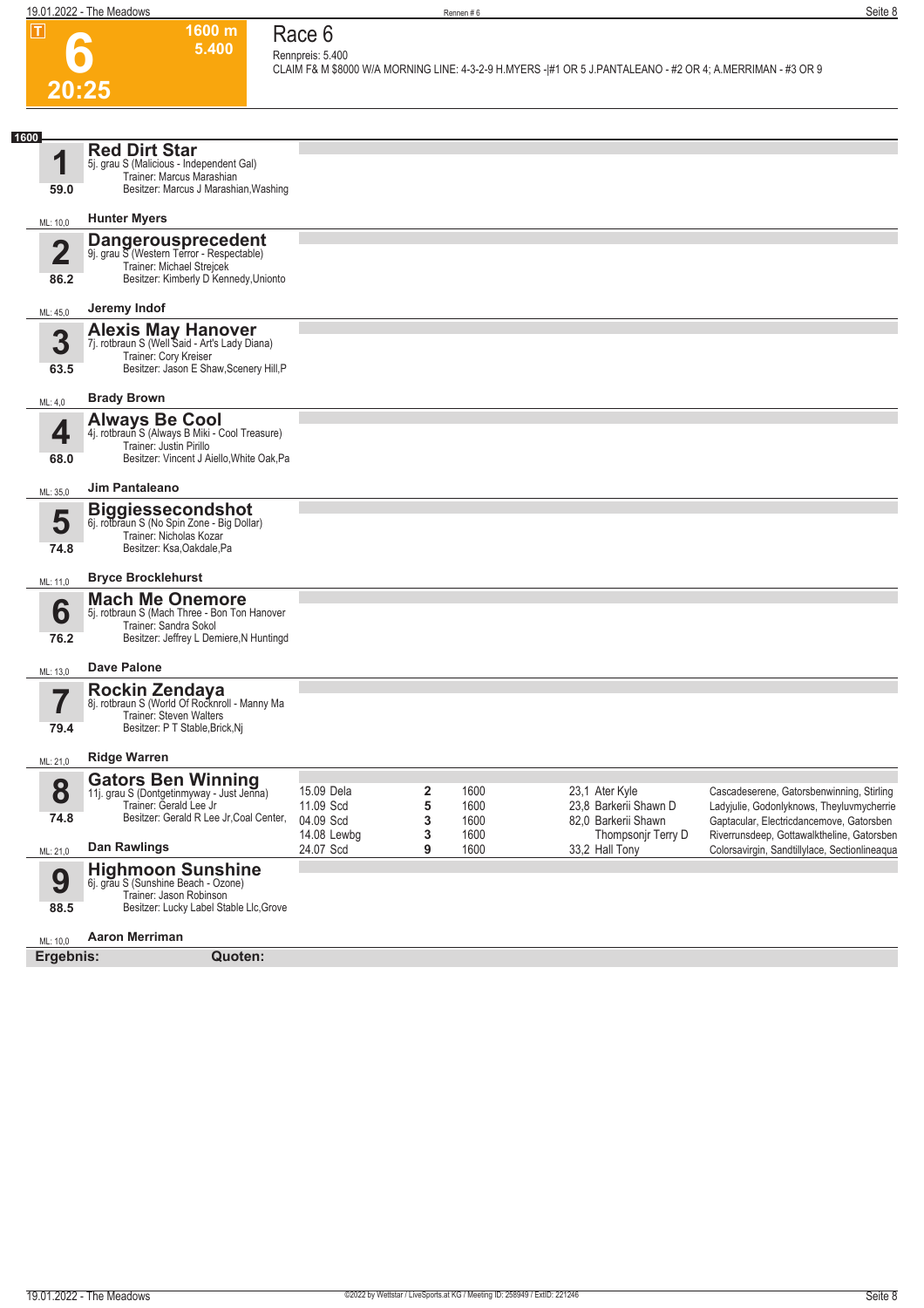**Race 7**

**1600 m 10.000** 

**7 20:45**

**Rennpreis: 10.000 CD 3-6YO NW 4 EXT PM RACES OR \$30,000 LIFE. AE: 3-6YO|F& M NW 5 EXT PM RACES OR \$40,000 LIFE NO. 10 STARTS|FROM 2ND TIER MORNING LINE: 3-2-5-6 B.BROWN - #1 OR 5 P.P. 10 TRAILS** 

| LU.TU                   |                                                                                                             |  |
|-------------------------|-------------------------------------------------------------------------------------------------------------|--|
|                         |                                                                                                             |  |
| 1600                    | <b>April Snow</b>                                                                                           |  |
| 1                       | 4j. rotbraun S (Guccio - Prayer Kannection)                                                                 |  |
| 88.5                    | Trainer: Dirk Simpson<br>Besitzer: Jerry L & Helen H Logan, Now                                             |  |
| ML: 21,0                | <b>Aaron Merriman</b>                                                                                       |  |
| $\overline{\mathbf{2}}$ | <b>Cellular</b><br>4j. rotbraun W (Uncle Peter - Fire In The Cell)                                          |  |
| 69.9                    | Trainer: Dana Kahrig<br>Besitzer: Kahrig Racing Stable Co, Hick                                             |  |
| ML: 55,0                | <b>Brian Zendt</b>                                                                                          |  |
|                         | <b>Stay Close</b>                                                                                           |  |
| 3<br>76.2               | 5j. rotbraun W (Father Patrick - Tori Ann)<br>Trainer: Ron Burke<br>Besitzer: Burke Racing Stable Llc, Fred |  |
| ML: 24,0                | <b>Dave Palone</b>                                                                                          |  |
|                         | <b>Hurrikane Willie G</b>                                                                                   |  |
| 4                       | 4j. rotbraun W (Donato Hanover - Housethatru<br>Trainer: Christen Pantaleano                                |  |
| 68.0                    | Besitzer: Morrison Racing Stables, India                                                                    |  |
| ML: 13,0                | <b>Jim Pantaleano</b>                                                                                       |  |
| 5                       | <b>Who Made Who</b>                                                                                         |  |
|                         | 4j. rotbraun S (Creatine - Sheema Star)<br>Trainer: Ashley Brown                                            |  |
| 63.5                    | Besitzer: Christopher S Shaw, Washingt                                                                      |  |
| ML: 55,0                | <b>Brady Brown</b>                                                                                          |  |
| 6                       | Fix-It-Up<br>4j. grau W (Chapter Seven - Judge Judy)                                                        |  |
| 59.0                    | Trainer: Dan Altmeyer<br>Besitzer: J R& Collin Ryan, Ldy Lk, Fl; S                                          |  |
| ML: 9,0                 | <b>Hunter Myers</b>                                                                                         |  |
|                         | <b>Garysalwaysright</b><br>4j. rotbraun W (Dontyouforgetit - Jj's Message)                                  |  |
| $\overline{\mathbf{Z}}$ | Trainer: Wilbur Yoder                                                                                       |  |
| 63.5                    | Besitzer: Yoder Racing Llc, Washington                                                                      |  |
| ML: 21,0                | <b>Wilbur Yoder</b>                                                                                         |  |
| $\bullet$               | <b>Bad Shot</b>                                                                                             |  |
| Ō                       | 4j. rotbraun S (Mr Cantab - Sam's Princess)<br>Trainer: Jannice Shuter                                      |  |
| 86.2                    | Besitzer: Jeffrey J Baker, Alexandria, In;                                                                  |  |
| ML: 21,0                | Jeremy Indof                                                                                                |  |
| 9                       | <b>Pilot Hanover</b><br>4j. rotbraun H (Southwind Frank - Perfect Cha                                       |  |
| 70.3                    | Trainer: Kelly Stackowicz<br>Besitzer: Kelly J Stackowicz, Canonsbu                                         |  |
| ML: 21,0                | <b>Andrew Naser</b>                                                                                         |  |
|                         | <b>Furious Fast</b>                                                                                         |  |
| 1                       | 5j. rotbraun S (Muscle Massive - Shesfastandf<br>Trainer: Rick Beinhauer                                    |  |
| 74.8                    | Besitzer: Richard C Beinhauer, Venetia,                                                                     |  |
| ML: 21,0                | <b>Dan Rawlings</b>                                                                                         |  |
| Ergebnis:               | Quoten:                                                                                                     |  |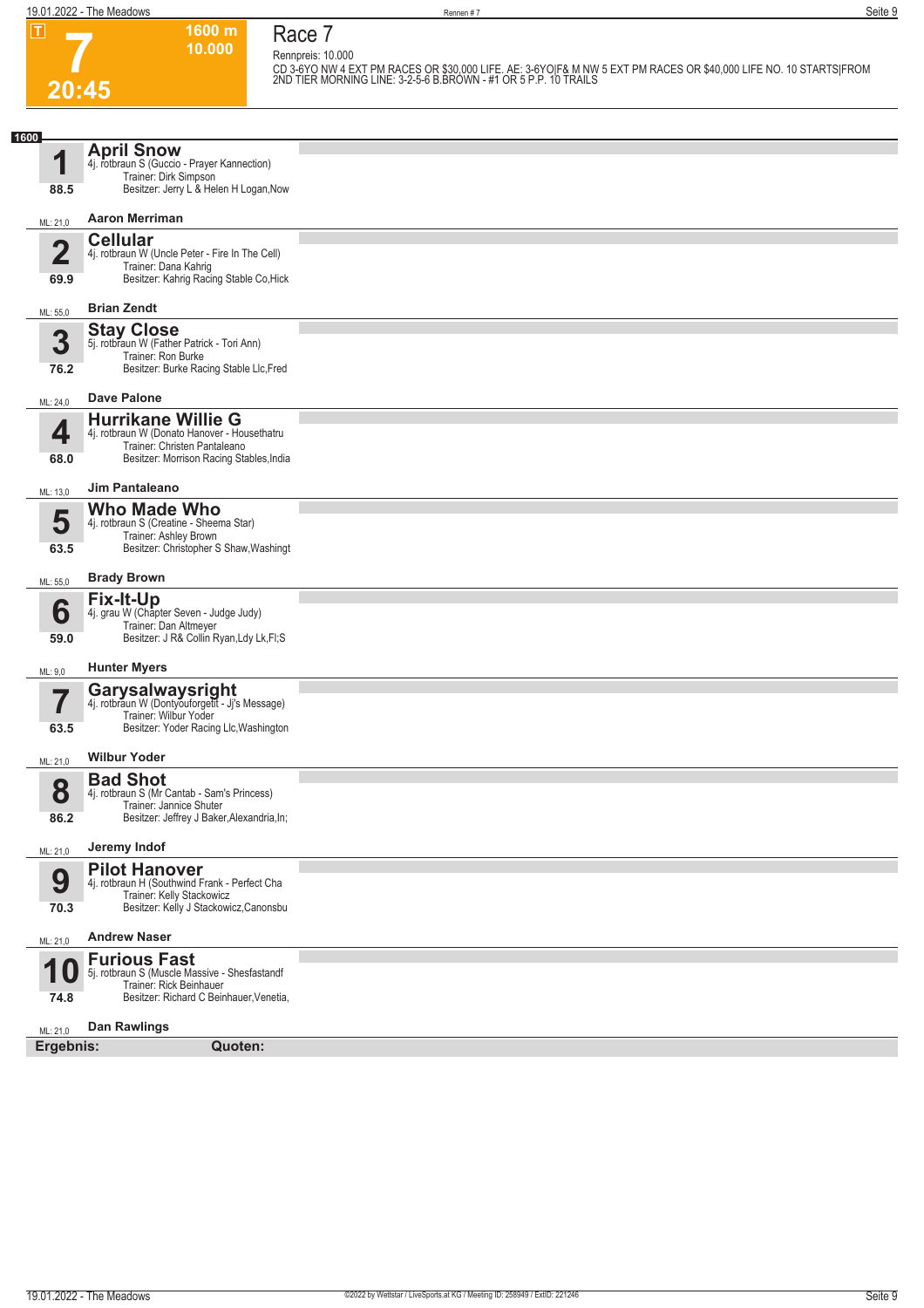**8**

**21:05**

**Race 8 Rennpreis: 8.000**

**1600 m 8.000** 

**CD ALL AGES NW \$4600 LAST 5 STARTS MORNING LINE:|2-5-3-6 D.PALONE - #5 OR 8 A.MERRIMAN - #6 OR 7 NO`S 1 & 5|AND 2 & 3 - UNCOUPLED BY PERMISSION OF PHRC** 

| 1600                   |                                                                                                                                               |                                        |             |                      |                    |                                                                            |                                                                                                                          |
|------------------------|-----------------------------------------------------------------------------------------------------------------------------------------------|----------------------------------------|-------------|----------------------|--------------------|----------------------------------------------------------------------------|--------------------------------------------------------------------------------------------------------------------------|
| 63.5                   | <b>Malloy</b><br>6j. rotbraun W (Conway Hall - Rucoucou)<br>Trainer: Todd Rooney<br>Besitzer: Todd M Rooney, Washington,                      |                                        |             |                      |                    |                                                                            |                                                                                                                          |
| ML: 16,0               | <b>Brady Brown</b>                                                                                                                            |                                        |             |                      |                    |                                                                            |                                                                                                                          |
| $\overline{2}$<br>69.9 | <b>Massive Opulence</b><br>7j. rotbraun W (Muscle Massive - Opulent Blue<br>Trainer: Peter Stratton<br>Besitzer: Scott D Woogen, North Chest  |                                        |             |                      |                    |                                                                            |                                                                                                                          |
| ML: 35,0               | <b>Brian Zendt</b>                                                                                                                            |                                        |             |                      |                    |                                                                            |                                                                                                                          |
| 3<br>63.5              | <b>Yankees Beast</b><br>6j. grau W (Yankee Glide - Fashion As)<br>Trainer: Peter Stratton<br>Besitzer: Peter T Stratton, Washington,          |                                        |             |                      |                    |                                                                            |                                                                                                                          |
| ML: 5,0                | <b>Wilbur Yoder</b>                                                                                                                           |                                        |             |                      |                    |                                                                            |                                                                                                                          |
| 4<br>68.0              | <b>Lars Perry</b><br>8j. rotbraun W (Cantab Hall - Southwind Wasa<br>Trainer: Richard Perfido<br>Besitzer: Win Rhythm Stables Inc, Strou      |                                        |             |                      |                    |                                                                            |                                                                                                                          |
| ML: 9,0                | <b>Jim Pantaleano</b>                                                                                                                         |                                        |             |                      |                    |                                                                            |                                                                                                                          |
| 5<br>76.2              | <b>Casey T</b><br>9j. rotbraun S (Madison River - Gia)<br>Trainer: Todd Rooney<br>Besitzer: Rooney Racing, Washington, P                      |                                        |             |                      |                    |                                                                            |                                                                                                                          |
| ML: 4,0                | <b>Dave Palone</b>                                                                                                                            |                                        |             |                      |                    |                                                                            |                                                                                                                          |
| 6<br>88.5              | <b>Major Impact</b><br>8j. rotbraun W (Explosive Matter - Allusive)<br>Trainer: Todd Keith<br>Besitzer: Todd R Keith, Prosperity, Pa; R       |                                        |             |                      |                    |                                                                            |                                                                                                                          |
| ML: 6,0                | <b>Aaron Merriman</b>                                                                                                                         |                                        |             |                      |                    |                                                                            |                                                                                                                          |
| 79.4                   | Fly Past Hanover<br>11j. rotbraun W (Cantab Hall - Flexible Spendi<br>Trainer: William Daugherty Jr<br>Besitzer: Susan A Daugherty, Mercer, P | 15.09 Grtz<br>09.09 York<br>30.08 Ston | 1<br>1<br>1 | 1600<br>1600<br>1600 |                    | <b>Schoeffel Steve</b><br><b>Schoeffel Steve</b><br><b>Schoeffel Steve</b> | Flypasthanover, Uriel, Andoverthegold<br>Flypasthanover, Adaglide, Ramesses<br>Flypasthanover, Flynnrider, Southboundndo |
| ML: 21,0               | <b>Ridge Warren</b>                                                                                                                           | 27.08 Indna<br>21.08 Phl               | 1<br>6      | 1600<br>1600         | 2.0 Miller David S | <b>Schoeffel Steve</b>                                                     | Flypasthanover, Andoverthegold, Dredhano<br>Masterbedroom, Adversity, Gforcehanover                                      |
| 8                      | <b>Explosive Leggs</b><br>10j. grau W (Explosive Matter - American Legg<br>Trainer: Carl Cocciolone                                           |                                        |             |                      |                    |                                                                            |                                                                                                                          |
| 59.0                   | Besitzer: Carl R Cocciolone, Monessen,                                                                                                        |                                        |             |                      |                    |                                                                            |                                                                                                                          |
| ML: 13,0               | <b>Hunter Myers</b>                                                                                                                           |                                        |             |                      |                    |                                                                            |                                                                                                                          |
| Ergebnis:              | Quoten:                                                                                                                                       |                                        |             |                      |                    |                                                                            |                                                                                                                          |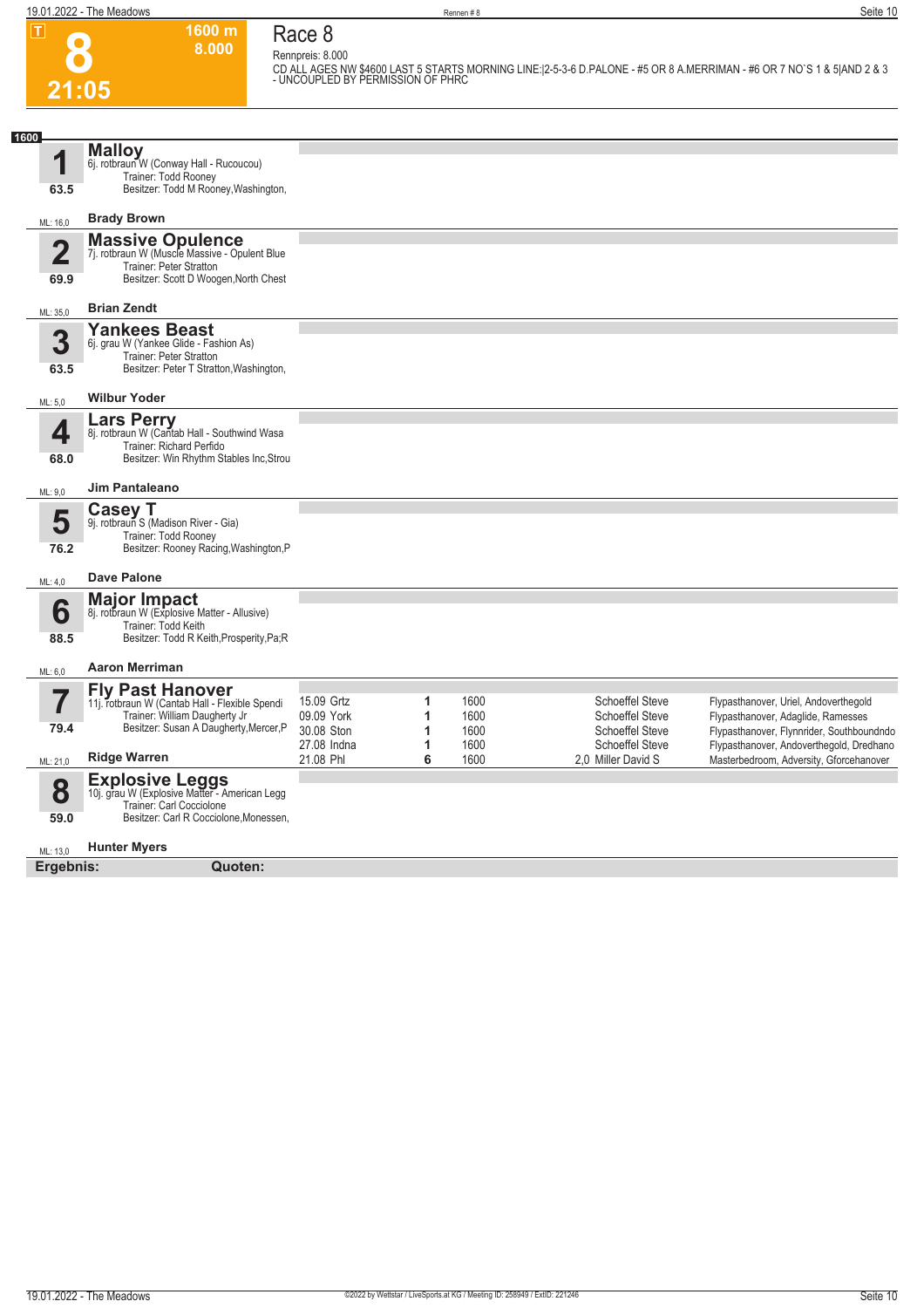**9 21:25**

### **Race 9 Rennpreis: 9.000**

**1600 m 9.000** 

**CD 3-6YO F& M NW 2 EXT PM RACES OR \$12,500 LIFE (PA|SIRED OR OWNED) (ONE CLAIM WIN EXCLUDED) NO. 10 STARTS|FROM 2ND TIER MORNING LINE: 5-1-4-7 J.INDOF - #1 OR 6 P.P. 10 TRAILS** 

| 1600                  |                                                                                                                                                   |  |
|-----------------------|---------------------------------------------------------------------------------------------------------------------------------------------------|--|
| И                     | <b>Irish Daydream</b><br>4j. rotbraun S (Vintage Master - Irish Day)<br>Trainer: Brian Indof                                                      |  |
| 86.2                  | Besitzer: Frank R Indof, Belle Vernon, P                                                                                                          |  |
| ML: 4,0               | Jeremy Indof                                                                                                                                      |  |
| 4<br>Z<br>69.9        | <b>Mae's Diamond</b><br>4j. rotbraun S (Bring On The Beach - Maejusm<br>Trainer: Lou Goans<br>Besitzer: Edwin L Goans, Houston, Pa; L             |  |
| ML: 21,0              | <b>Brian Zendt</b>                                                                                                                                |  |
| 3<br>79.4             | <b>Tsm Princess Teddi</b><br>4j. rotbraun S (A Rocknroll Dance - Tsm Soul<br>Trainer: Robert Krenitsky Jr<br>Besitzer: Theodore A Tomson, Bracken |  |
| ML: 9,0               | <b>Ridge Warren</b>                                                                                                                               |  |
| 4<br>68.0             | <b>Dome With Kisses</b><br>4j. rotbraun S (Domethatagain - Kissmekissme<br>Trainer: Amanda Shaw<br>Besitzer: Mason E Shaw, Scenery Hill, P        |  |
| ML: 6,0               | Jim Pantaleano                                                                                                                                    |  |
| 5<br>76.2             | <b>Marced In Faith</b><br>4j. rotbraun S (Marced Card - Songoffaith Sun<br>Trainer: Brady Jenson<br>Besitzer: Brady Jo Jenson, Washington,        |  |
| ML: 35,0              | <b>Dave Palone</b>                                                                                                                                |  |
| 6<br>63.5             | <b>Red Dawn</b><br>4j. rotbraun S (Artspeak - Tell The Truth)<br>Trainer: William Kreutzer<br>Besitzer: William F Kreutzer, Rural Valle           |  |
| ML: 21,0              | <b>Brady Brown</b>                                                                                                                                |  |
| 74.8                  | <b>Betty Clocker</b><br>4j. grau S (Betting Line - Macharoundtheclock)<br>Trainer: Tim Twaddle<br>Besitzer: Micki Rae Stables Llc, Sudbur         |  |
| ML: 8,0               | <b>Dan Rawlings</b>                                                                                                                               |  |
| 8<br>74.8             | <b>Disco Harriet</b><br>4j. schwarz S (Domethatagain - Flower Pot)<br>Trainer: Michael Brocklehurst<br>Besitzer: B H Brocklehurst, Washington,    |  |
| ML: 21,0              | <b>Bryce Brocklehurst</b>                                                                                                                         |  |
| 9<br>63.5             | <b>Sassy Sophia</b><br>4j. grau S (A Rocknroll Dance - Bale Lees)<br>Trainer: Rich Gillock<br>Besitzer: Barbara L Richardson, Washin              |  |
| ML: 21,0              | <b>Wilbur Yoder</b>                                                                                                                               |  |
| А<br>88.5             | <b>Stormy Beachgirl</b><br>4j. rotbraun S (Bettor's Delight - Lindwood Bea<br>Trainer: Dana Kahrig<br>Besitzer: Kahrig Rcg Stb Co, Hickory, P     |  |
|                       | <b>Aaron Merriman</b>                                                                                                                             |  |
| ML: 10,0<br>Ergebnis: | Quoten:                                                                                                                                           |  |
|                       |                                                                                                                                                   |  |